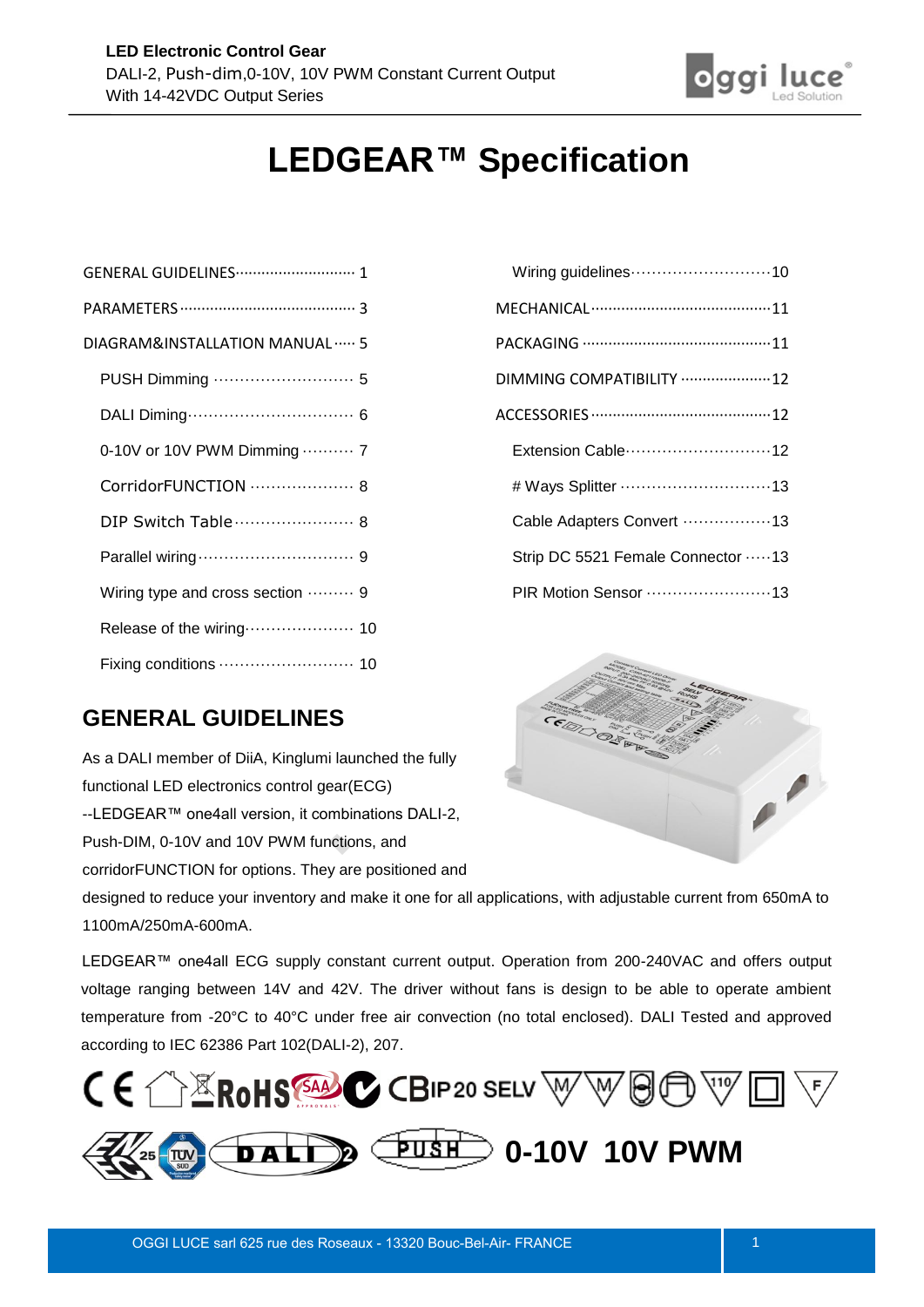# **LED Electronic Control Gear**  DALI-2, Push-dim,0-10V, 10V PWM Constant Current Output With 14-42VDC Output Series



#### **Product description**

- One4all design(DALI-2, Push-DIM, 0-10V, 10V PWM)
- DALI member, compatible with universal DALI masters
- Tested in DALI house according to IEC 62386 Part 101,102(DALI-2), 207
- ENEC, CE, CB approved by TUV SUD, SAA, Ctick qualified
- Adjustable constant current output from 650 to 1100 mA(Preselected 650mA), and 250mA to 600mA(Preselected 250mA)
- Reliable, Class II, SELV according EN 61347
- Independent ECG and with strain-relief.
- Permissible AC cable 0.5-1.5mm² wire gauge, 3.5~8mm PVC jacket diameter
- Working Ta=-25 $°C \sim +45°C$
- 50,000 hrs nominal lifespan
- 5-year factory guarantee
- Flicker Free(less than 3% flicker percentage)
- Built-in active PFC
- Built--in with permanent memory for DALI and Push-DIM, 100,000 times memory
- Grow wire tested 650° for 30S and 850° for 5S
- Push-DIM, from 100% to 1.5% dimming range

#### **Housing Properties**

- Casing: polycarbonate, white
- Type of protection IP20

#### **Typical applications**

- For spot light and downlight in retail and hospitality applications
- For panel light and area light in office and education application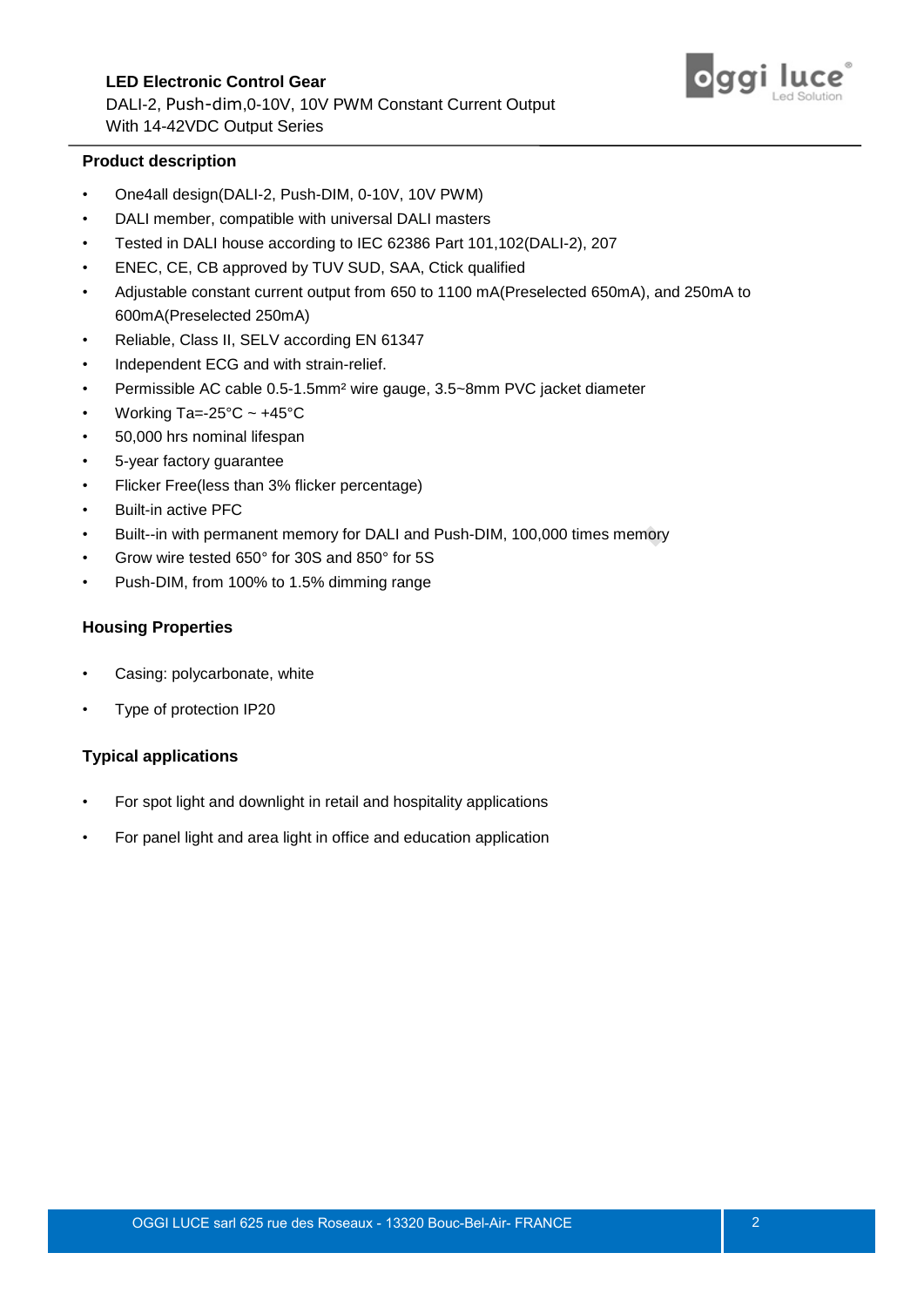DALI-2, Push-dim,0-10V, 10V PWM Constant Current Output With 14-42VDC Output Series

# **PARAMETERS**

<span id="page-2-0"></span>

| <b>MODEL</b>  |                          | [605D004] - C350-421100DB-F<br>[605D005] - C328-42600DB-F |                                                     |  |  |  |
|---------------|--------------------------|-----------------------------------------------------------|-----------------------------------------------------|--|--|--|
|               | DC voltage range         | $(14-42V)$ @36V                                           |                                                     |  |  |  |
|               | Rated current            | 650-1100mA(selectable every 50mA, preselected 650mA)      | 250-600mA(selectable every 50mA, preselected 250mA) |  |  |  |
|               | <b>Current tolerance</b> | ±5%                                                       |                                                     |  |  |  |
|               | Max. output power        | 39.6                                                      |                                                     |  |  |  |
|               | Dimming range            | DALI 1%-100%; Push-DIM 2%-100%, 0-10V: 10%-100%           |                                                     |  |  |  |
| <b>OUTPUT</b> | Ripple &noise(max.)      | <1V                                                       |                                                     |  |  |  |
|               | Starting time            | <0.3S @230V                                               |                                                     |  |  |  |
|               | Warm up time to 60%      | <1.0 @230V                                                |                                                     |  |  |  |
|               | Turn off time            | <2.0 @230V                                                |                                                     |  |  |  |
|               | Flicker percentage       | < 3%                                                      |                                                     |  |  |  |
|               | Flicker index            | $1\%$                                                     |                                                     |  |  |  |
|               | AC Voltage range         | 200-240VAC                                                |                                                     |  |  |  |
|               | Frequency range          | $47 - 63$ Hz                                              |                                                     |  |  |  |
|               | Max. input power         | 45.8                                                      |                                                     |  |  |  |
|               | Power factor(typ.)       | >0.95 at full power                                       | >0.95 at full power                                 |  |  |  |
|               | <b>THD</b>               | <7%                                                       |                                                     |  |  |  |
|               | Efficiency (typ.)        | 87%                                                       | 85%                                                 |  |  |  |
| <b>INPUT</b>  | AC current (typ.)        | 126-205                                                   |                                                     |  |  |  |
|               | In-rush current (typ.)   | <40A/350uS@230V                                           |                                                     |  |  |  |
|               | Max. No. of psus on 16A  |                                                           |                                                     |  |  |  |
|               | circuit breaker          |                                                           |                                                     |  |  |  |
|               | Leakage current          | ≤ 0.5mA                                                   |                                                     |  |  |  |
|               | Switching cycles         | >15,000                                                   |                                                     |  |  |  |
|               | Standby power            | <1W                                                       |                                                     |  |  |  |

OGGI LUCE sarl 625 rue des Roseaux - 13320 Bouc-Bel-Air- FRANCE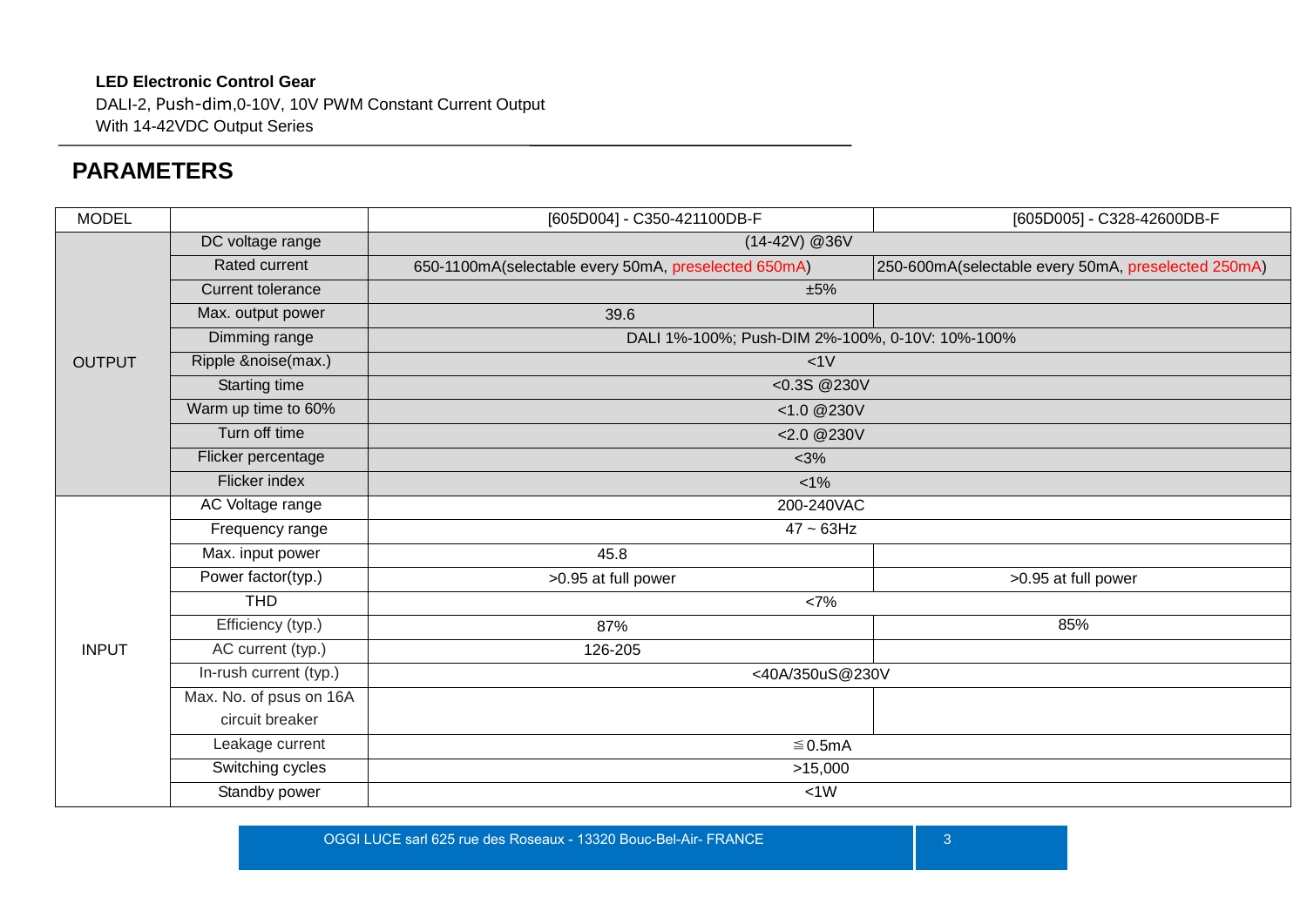DALI-2, Push-dim,0-10V, 10V PWM Constant Current Output With 14-42VDC Output Series

| Over current              |                                                              |                                                                       |  |  |  |
|---------------------------|--------------------------------------------------------------|-----------------------------------------------------------------------|--|--|--|
| Short circuit             |                                                              |                                                                       |  |  |  |
| Over voltage              |                                                              |                                                                       |  |  |  |
| Over temperature          |                                                              |                                                                       |  |  |  |
| No-load operation         |                                                              |                                                                       |  |  |  |
| No damage at wrong mains  |                                                              |                                                                       |  |  |  |
| voltage level             |                                                              |                                                                       |  |  |  |
| Working Temp.             | -20 $^{\circ}$ C ~45 $^{\circ}$ C                            |                                                                       |  |  |  |
| Max. case(tc point) Temp. | 85°C                                                         |                                                                       |  |  |  |
| Working humidity          | 20%-85%RH                                                    |                                                                       |  |  |  |
| Storage temp., humidity   | $-40^{\circ}$ C $-80^{\circ}$ C                              |                                                                       |  |  |  |
| <b>AC Connector</b>       | Push Type Terminal, Max. 1.5mm <sup>2</sup> input cable cord |                                                                       |  |  |  |
| DC Connector/             | Not included                                                 |                                                                       |  |  |  |
| Output wire(type, length) | Not included                                                 |                                                                       |  |  |  |
| <b>MTBF</b>               |                                                              |                                                                       |  |  |  |
| Warranty years            | 5                                                            |                                                                       |  |  |  |
| Lifespan (hrs) @ ta=25°C  | $\geq 50000H$                                                |                                                                       |  |  |  |
| <b>DALI Standard</b>      |                                                              | IEC 62386-101: 2014, IEC 62386-102: 2014, IEC 62386-207: 2009, DALI-2 |  |  |  |
| Glow wire test            |                                                              | 850°C for 5S; 650°C for 30S                                           |  |  |  |
| Dimension L x W x H       | 125X76X30mm                                                  |                                                                       |  |  |  |
| Packing                   | 50pcs per cartons, Size 57.5x18.5x19cm, Gross Weight kgs     |                                                                       |  |  |  |
|                           |                                                              | DALI and PUSH with memory function                                    |  |  |  |
|                           |                                                              |                                                                       |  |  |  |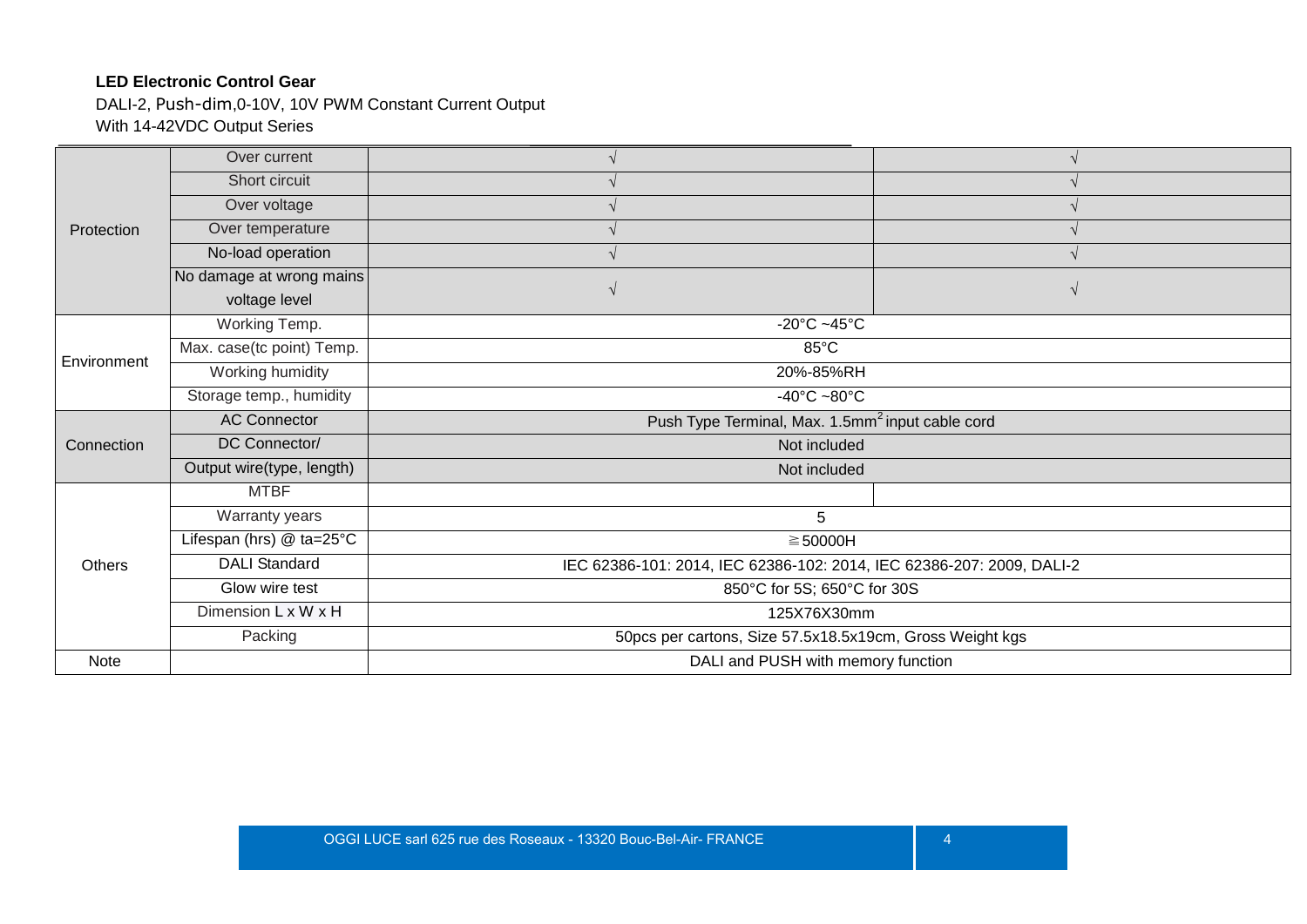

# <span id="page-4-0"></span>**DIAGRAM&INSTALLATION MANUAL**

# <span id="page-4-1"></span>**PUSH Dimming**

PUSH-DIM, also known as Switch-Dim or Touch-Dim. To be able to make simple light management systems, the one4all also integrated PUSH-DIM Function. This makes it possible to dim and switch them directly with mains AC voltage using the PUSHI control terminals (PUSH-DIM interface). Only one commercial push-button is required; the controller takes over the drivers. PUSH-DIM may never be used at the same time as a DALI control system.

#### **Circuit diagram**



#### **Wiring and cable compensation**

- a) Do not use more than 20 one4all ECGs in a single PUSH-DIM application (up to 20 ECGs can be controlled by one push-button). The greater the number of one4all ECGs controlled imultaneously, the greater the risk of asynchronisms.
- b) The cable length between the push-button and the farthest one4all ECGs may not be longer than 105 meters. Compensation measures must be applied for line lengths required to be more than 25 meters long (bell transformer, resistance).
- c) The push button can only be connected to the AC/L and PUSH terminals of the driver. It results in the short circuit if the Push Button is connected to the AC/N terminal.

#### **Instructions**

| Operation                | Action duration  | Action                                  |
|--------------------------|------------------|-----------------------------------------|
| <b>Ultra Short Press</b> | $< 0.04$ sec     | Won't cause any action                  |
| <b>Briefly Press</b>     | $0.04 - 0.5$ sec | Light ON/OFF                            |
| Press and hold           | $0.50 - 5.0$ sec | Brightness Dimming down to 2%, or up to |
| at ON status             |                  | 100%                                    |
| Press and hold           | $0.50 - 5.0$ sec | Brightness Dimming From 2% up to 100%   |
| at OFF status            |                  |                                         |
| Long Press               | $>5.0$ sec       | Won't cause any action                  |

#### Note:

- a) Factory defaults 100% brightness, dimming level down to 2%.
- b) Built--in with permanent memory: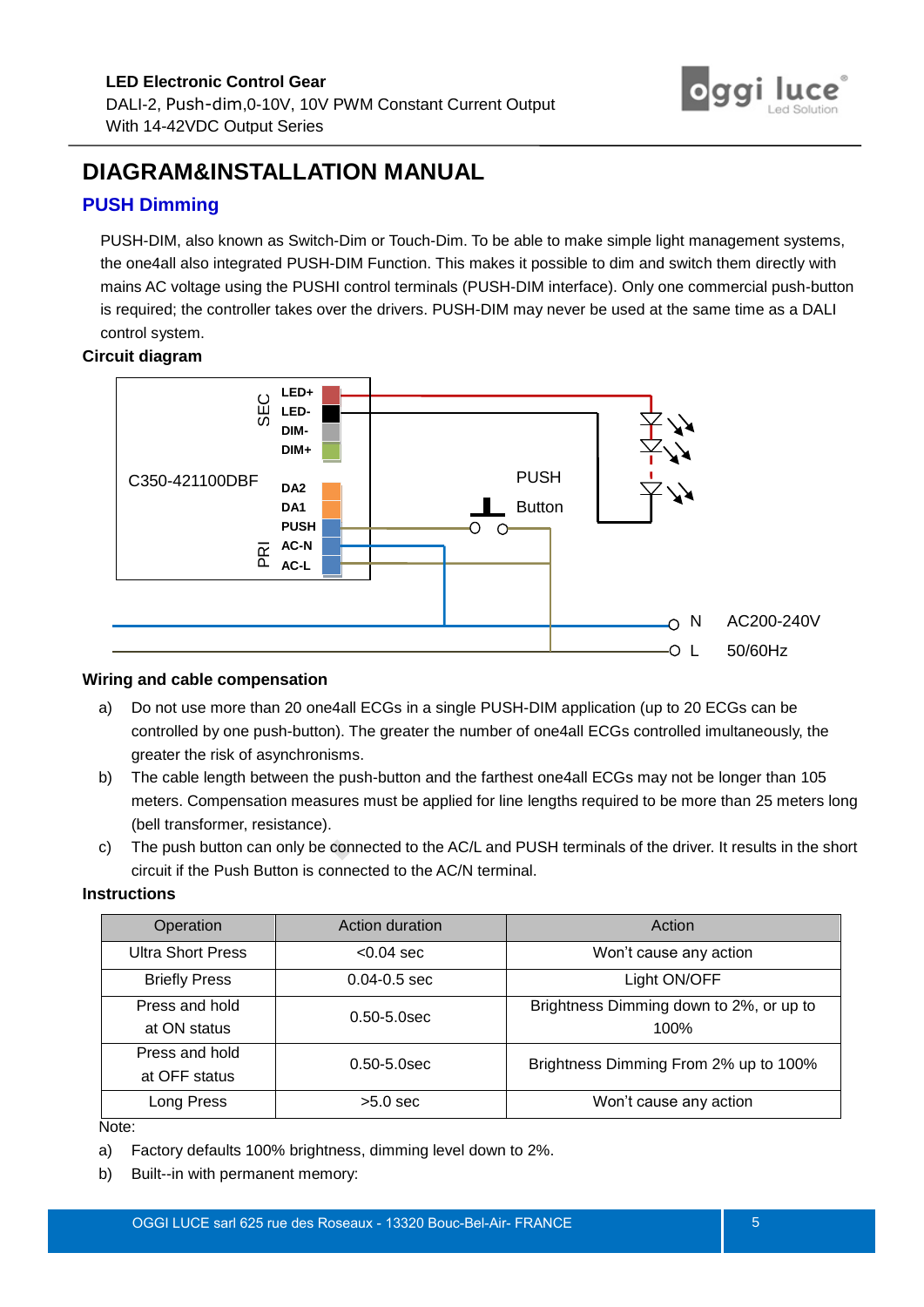DALI-2, Push-dim,0-10V, 10V PWM Constant Current Output With 14-42VDC Output Series



Light returns to the previous dimming level when switched off and on again, even at power failure.

- c) Synchronization of switching state and dimming direction:
	- For physical reasons, a PUSH-DIM system can work asynchronously; in other words, the switching state and dimming direction of the individual luminaires are different. The following steps are used to synchronize a PUSH-DIM system:
		- 1. Step: Press and hold ( $> 0.5$  s)  $\rightarrow$  All luminaires switch on
		- 2. Step: Press briefly (< 0,5 s)  $\rightarrow$  All luminaires switch off
		- 3. Step: Press and hold ( $> 0.5$  s)  $\rightarrow$  All luminaires switch on and dim
- d) The PUSH-DIM wiring and the operator button must be rated for mains voltage (240 V).
- e) It must be AC voltage with a frequency between 48 and 63 Hz.
- f) Warning: Make sure the conduct core connected to PUSH terminal is not exposed, as it connected to the live wire.

### **Asynchronism**

As a matter of principle, asynchronisms can occur with push-button operation in systems with more than one ECGs. The higher the number of ECGs and the longer the control line length, the greater the chance of asynchronisms. In order to avoid lighting installations running asynchronously in practice, the permissible number of ECGs(20) and the total line length of 25 meters must be adhered to.

# <span id="page-5-0"></span>**DALI Diming**

The DALI logo, is only allowed to use for members of the DALI Group. The LEDGEAR one4all ECG is DALI-compliant to any DALI master or application controller if they bear the DALI logo.

### **Circuit diagram**



### **Instructions**

- a) Compatible with both DALI-2 application controller or DALI-I master.
- b) Connect the DALI signal to the DA1 and DA2 terminals (polarity-free)
- c) Addressing possible:
	- Individually (max. 64 IP addresses)
	- In groups (max. 16)
	- All together
- d) The least dimming depth of DALI is of 1% \* Iout.
- e) Built--in with permanent memory: light returns to the previous dimming level when switched off and on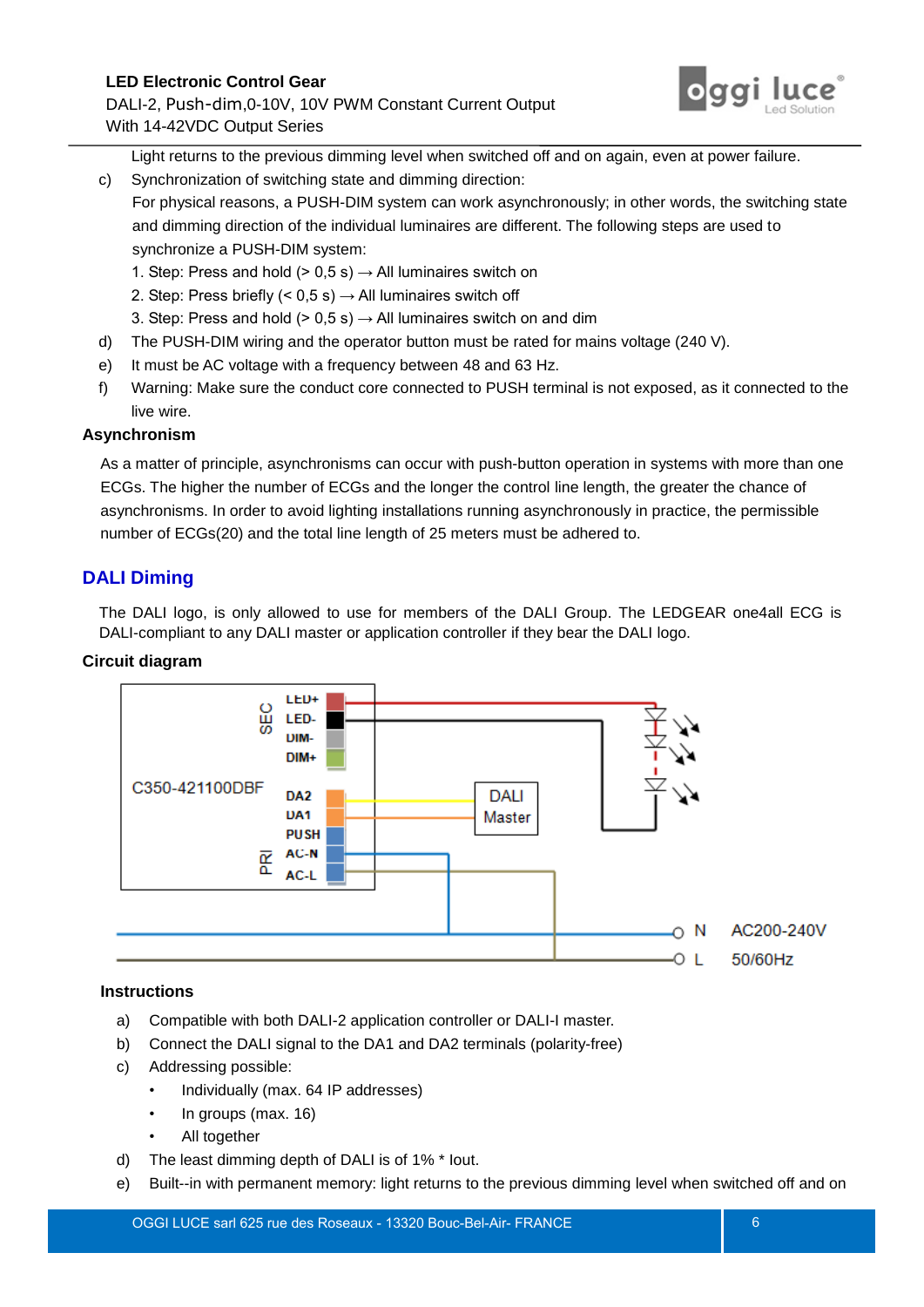# DALI-2, Push-dim,0-10V, 10V PWM Constant Current Output



With 14-42VDC Output Series

again, even at power failure.

- f) Wiring in groups not necessary
- g) Signal voltage requirement.

If the ECGs are not reacting to the command of the control unit. Please inspect the wiring; approx. 16 V DC must be applied to the DALI terminal of the ECG.

| <b>DALI INPUT</b> | <b>MIN</b> | <b>TYP</b> | <b>MAX</b> |
|-------------------|------------|------------|------------|
| High level        | 9.5V       | 16V        | 22.5V      |
| Low level         | $-6.5V$    |            | 6.5V       |

# <span id="page-6-0"></span>**0-10V or 10V PWM Dimming**

LEDGEAR one4all ECG offer dimming function to fit the modern lighting control demand. The ECG will change its output current based on 2 different input signal/setup including DC 0-10V, or 10V PWM. For 0-10V dimming, the 0.1mA current is sourcing out from the dimming wire of LED driver and therefore it is perfect for passive electronic dimmer application. On the other hand it is also possible for using with active dimmer to control the output of LED driver.

The maximum level is still 100% in case the dimming signal is given at 10V or open the dimming wires. However the minimum level for DC0-10V is 5.7% in case the dimming signal is given at 0.57V. In case the dimmer is giving lower than 0.57V or user just short the dimming wires, the LED driver will cut off the output current resulting no light output in the LED module.

### **Circuit diagram**



### **Instructions**

- a) Compatible with both passive and active 0-10V dimmer For active dimmer, over 11.0VDC output to ECG is not permitted.
- b) Connect the 0-10V Master or 10V PWM Master following the above diagram, then you can dim with the dimmer.
- c) Please note: There has"+" & "-" pole for 0-10V and 10V PWM, don't connect the wrong way, otherwise, it cannot dim the light.
- d) The maximum permissible length of the control line is 100 meters.
- e) No memory function.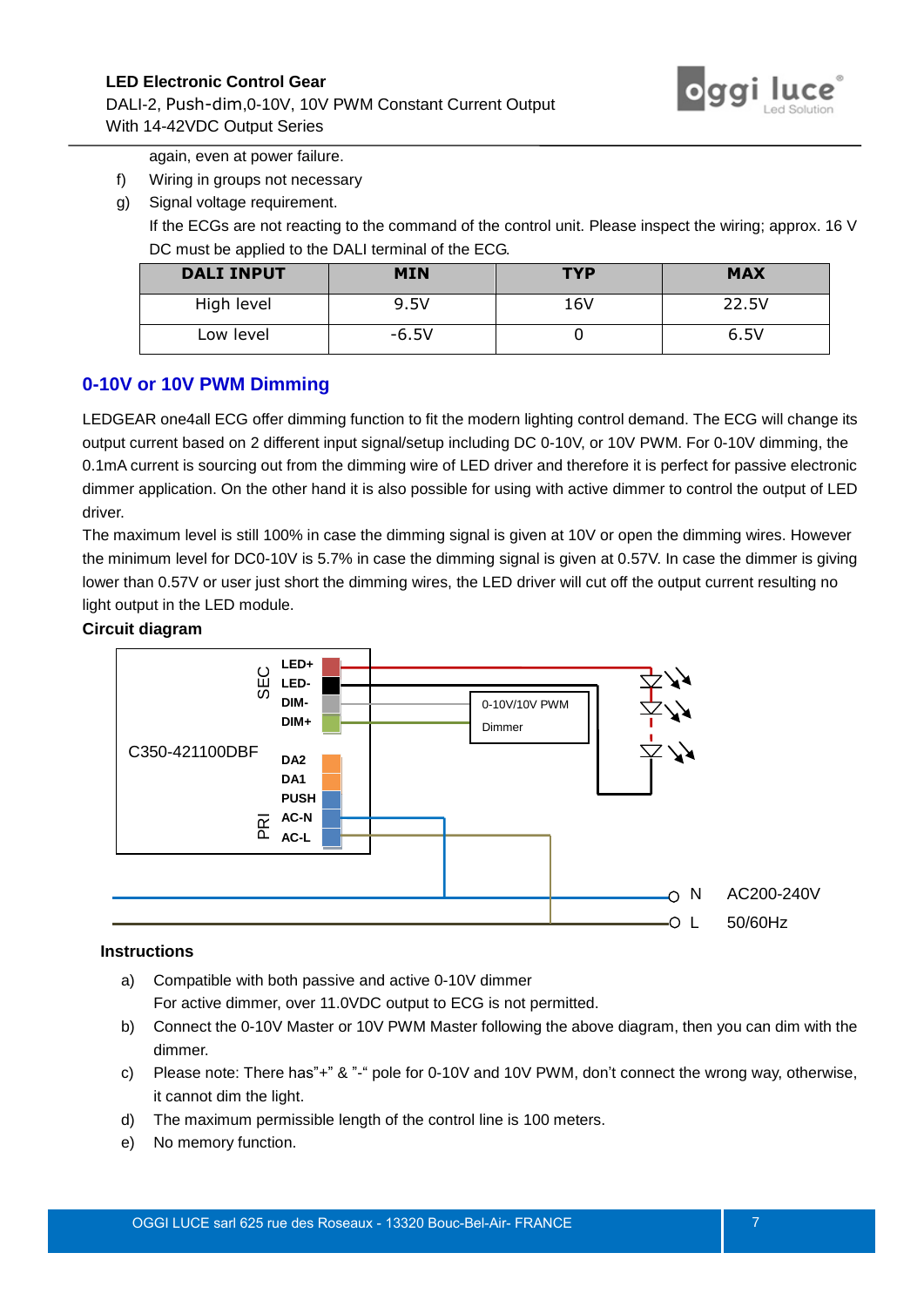

# <span id="page-7-0"></span>**CorridorFUNCTION**

This function is an option, not in the standard mode. Please inquire the sales for quote and technical requirement.

#### **Circuit diagram**



#### **Instructions**

a) Connect the PIR motion sensor following the above diagram, then the LED module(s) actives the occupation function as following details.

| Hold on time                                  | DIP Switch #5 |
|-----------------------------------------------|---------------|
| *Sec, to be confirm according to your request |               |
| *Sec, to be confirm according to your request | OΝ            |

# <span id="page-7-1"></span>**DIP Switch Table**

LEDGEAR one4all ECG is a multiple-stage constant current driver, selection of output current through DIP switch is exhibited below:

C350-421100DBF

| DIP S.W.<br>lout   | 1  | $\overline{c}$ | 3  | 4  | 5 |
|--------------------|----|----------------|----|----|---|
| 650 <sub>m</sub> A |    |                |    |    |   |
| 700mA              | ON |                |    |    |   |
| 750 <sub>m</sub> A |    | ON             |    |    |   |
| 800 <sub>m</sub> A |    |                | ON |    |   |
| 850mA              | ON |                | ON |    |   |
| 900 <sub>m</sub> A |    | ON             | ON |    |   |
| 950 <sub>m</sub> A |    |                | ON | ON |   |
| 1000mA             | ON |                | ON | ON |   |
| 1050mA             |    | ON             | ON | ON |   |
| 1100mA             | ON | ON             | ON | ON |   |

#### C328-42600DB-F

| <b>DIP S.W.</b><br>lout | 1  | 2  | 3  | 4 | 5 |
|-------------------------|----|----|----|---|---|
| 250mA                   |    |    |    |   |   |
| 300mA                   | ON |    |    |   |   |
| 350mA                   |    | ON |    |   |   |
| 400 <sub>m</sub> A      | ON | ON |    |   |   |
| 450 <sub>m</sub> A      |    |    | ON |   |   |
| 500mA                   | ON |    | ON |   |   |
| 550 <sub>m</sub> A      |    | ON | ON |   |   |
| 600 <sub>m</sub> A      | ON | ON | ON |   |   |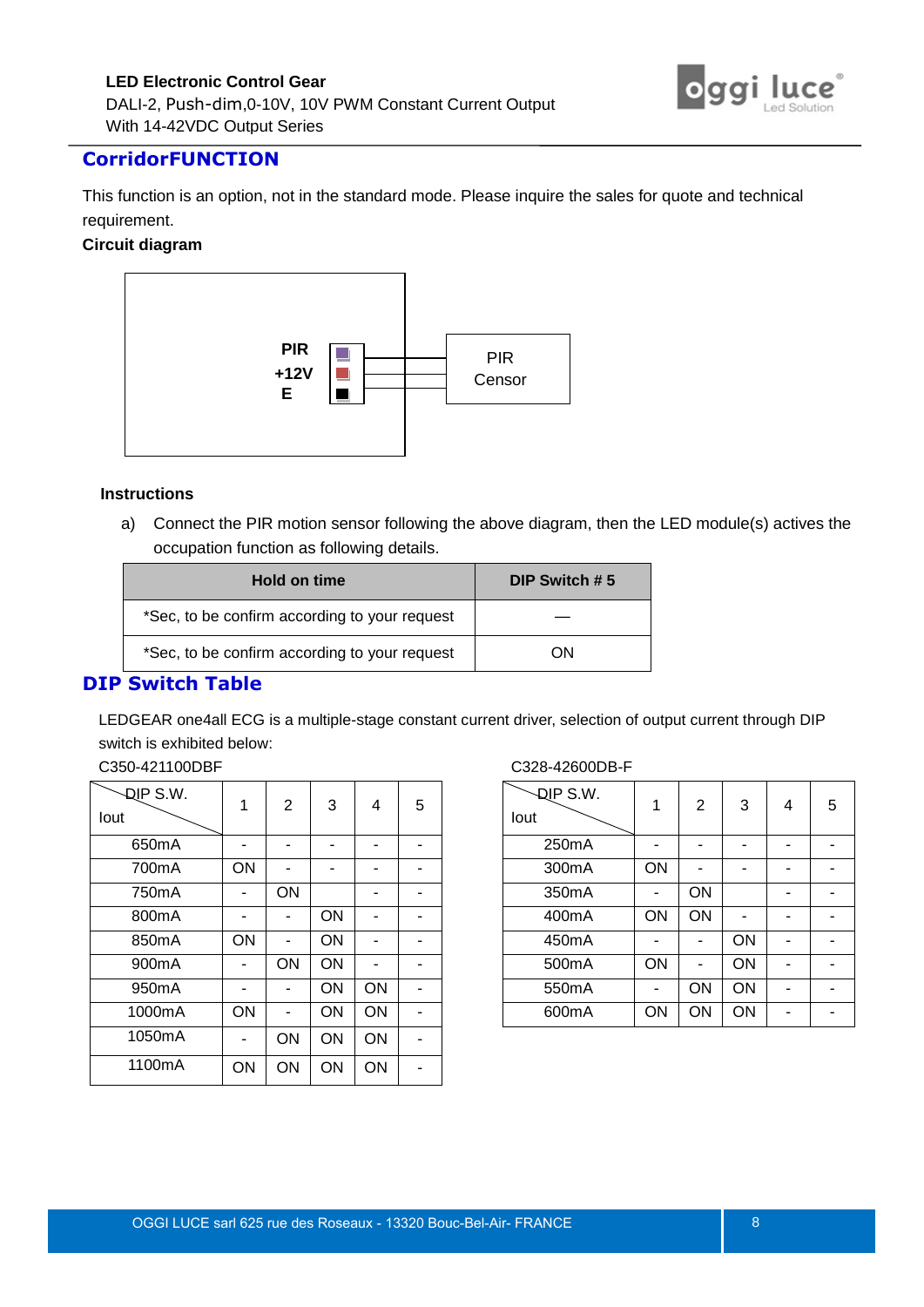DALI-2, Push-dim,0-10V, 10V PWM Constant Current Output With 14-42VDC Output Series



### <span id="page-8-0"></span>**Parallel wiring**

### DALI



# <span id="page-8-1"></span>**Wiring type and cross section**

The wiring can be in stranded wires with ferrules or solid with a cross section of 0.5–1.5 mm². Strip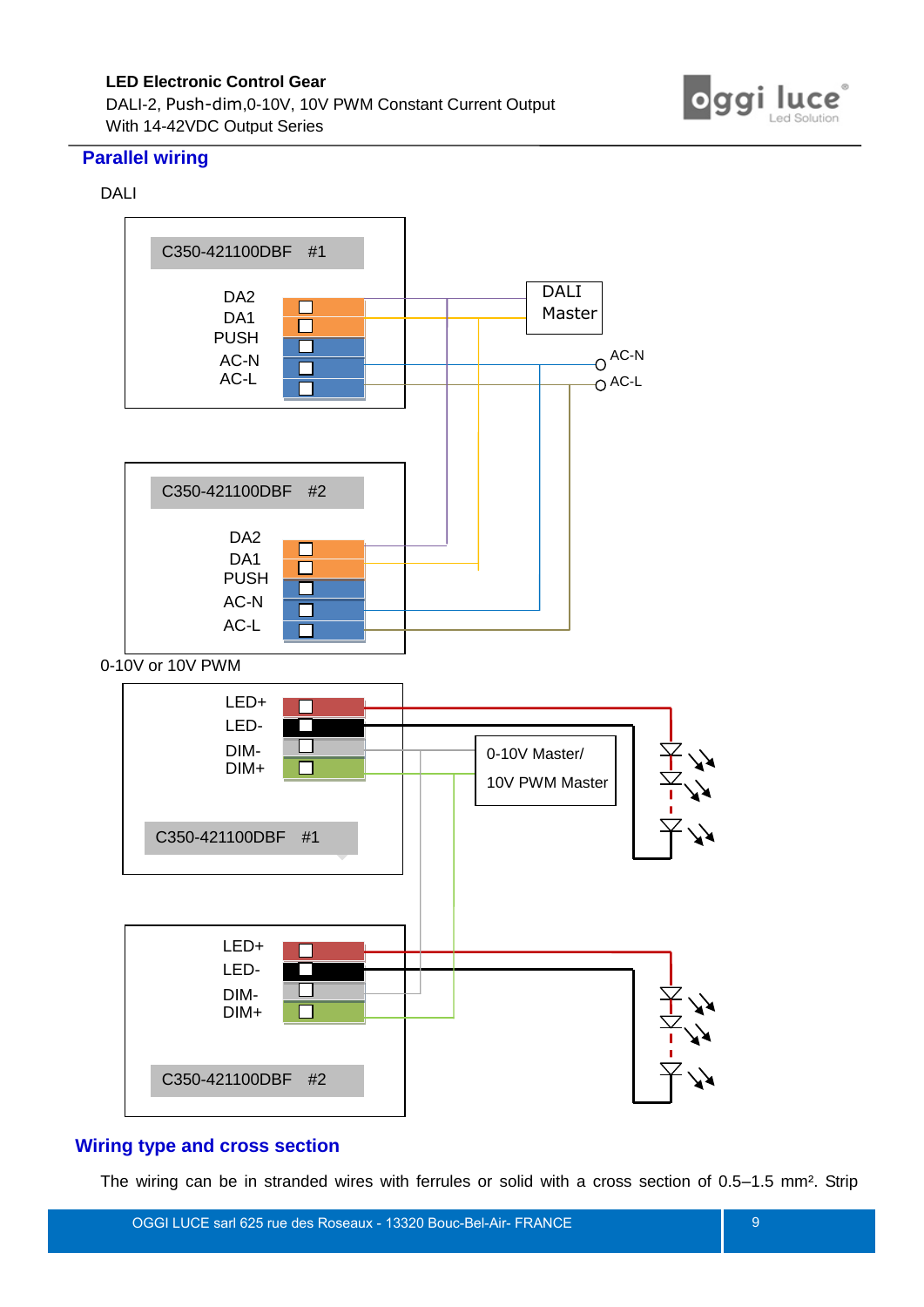# **LED Electronic Control Gear**  DALI-2, Push-dim,0-10V, 10V PWM Constant Current Output With 14-42VDC Output Series



8-10mm of insulation from the cables to ensure perfect operation of the push-wire terminals. Use one wire for each terminal connector only



# <span id="page-9-0"></span>**Release of the wiring**

Press down the "push button" and remove the cable from front.



# <span id="page-9-1"></span>**Fixing conditions**

Dry, acid-free, oil-free, fat-free. It is not allowed to exceed the maximum ambient temperature (ta) stated on the device. Minimum distances stated below are recommendations and depend on the actual luminaire. Is not suitable for fixing in corner.



 $\overline{\phantom{a}}$ 

# <span id="page-9-2"></span>**Wiring guidelines**

- All connections must be kept as short as possible to ensure good EMI behavior.
- Mains leads should be kept apart from LED Driver and other leads (ideally 10 20 cm distance)
- Secondary switching is not permitted
- Incorrect wiring can damage LED modules
- The wiring must be protected against short circuits to earth (sharp edged metal parts, metal cable clips, louver, etc.)